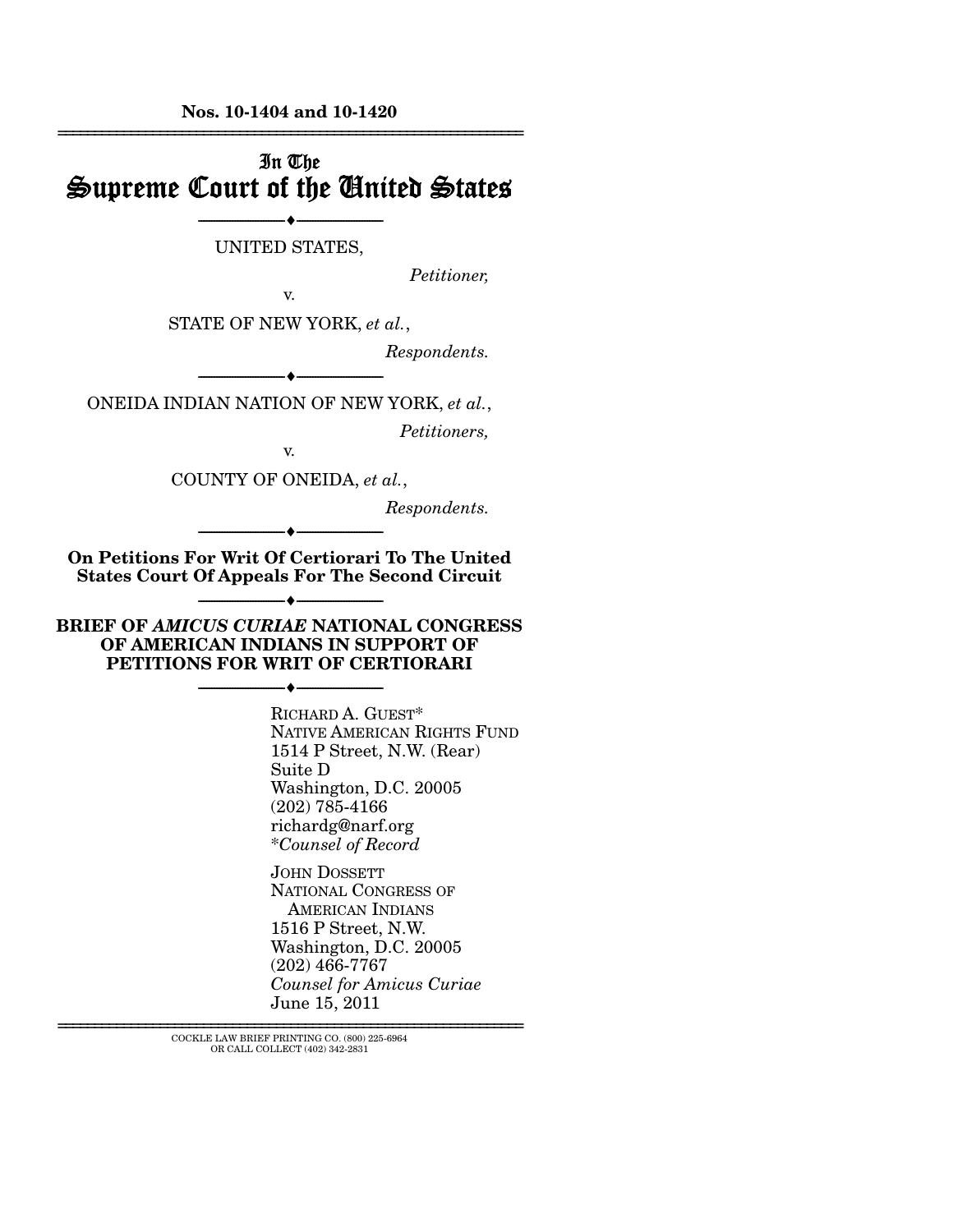# TABLE OF CONTENTS

Page

|                                                                                                                                                                                                                                                                                         | ı             |
|-----------------------------------------------------------------------------------------------------------------------------------------------------------------------------------------------------------------------------------------------------------------------------------------|---------------|
|                                                                                                                                                                                                                                                                                         | 11            |
| STATEMENT OF AMICUS CURIAE                                                                                                                                                                                                                                                              | 1             |
| REASONS FOR GRANTING THE PETITIONS                                                                                                                                                                                                                                                      | $\mathcal{S}$ |
| Review Is Warranted Because the Second<br>$1_{\cdots}$<br>Circuit's Creation of an Expansive Stan-<br>dard to Bar Claims for Violation of Feder-<br>ally Protected Treaty Rights Is Inconsistent<br>With this Court's Precedent and Threatens<br>Treaty Rights of Tribes Throughout the | 6             |
| Review Is Appropriate Because the Second<br>2.<br>Circuit's Decision May Eliminate Any Po-<br>tential for Negotiated Resolution of Dis-<br>putes Between States and Indian Tribes                                                                                                       | 14            |
|                                                                                                                                                                                                                                                                                         | 17            |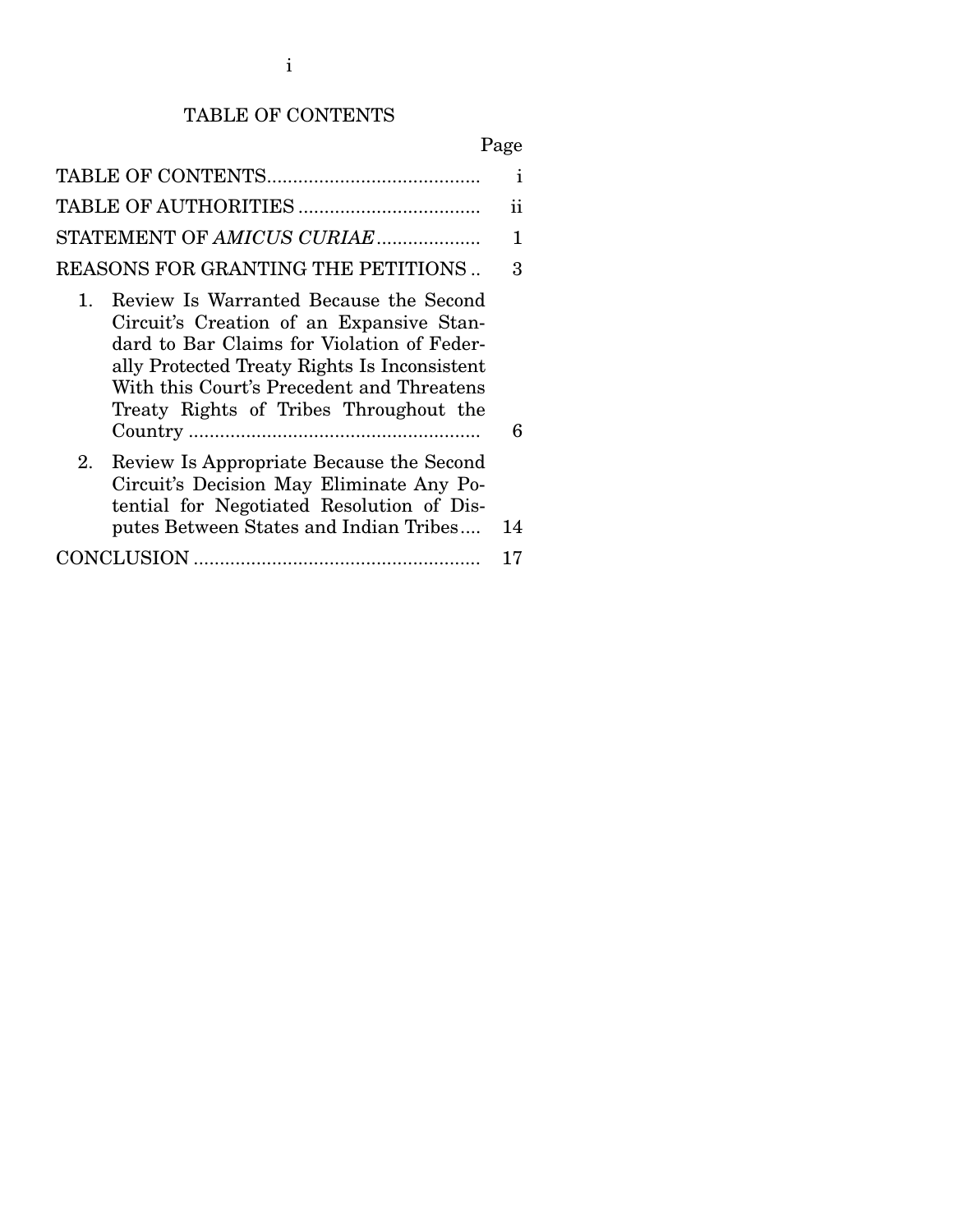# TABLE OF AUTHORITIES

# Page

## CASES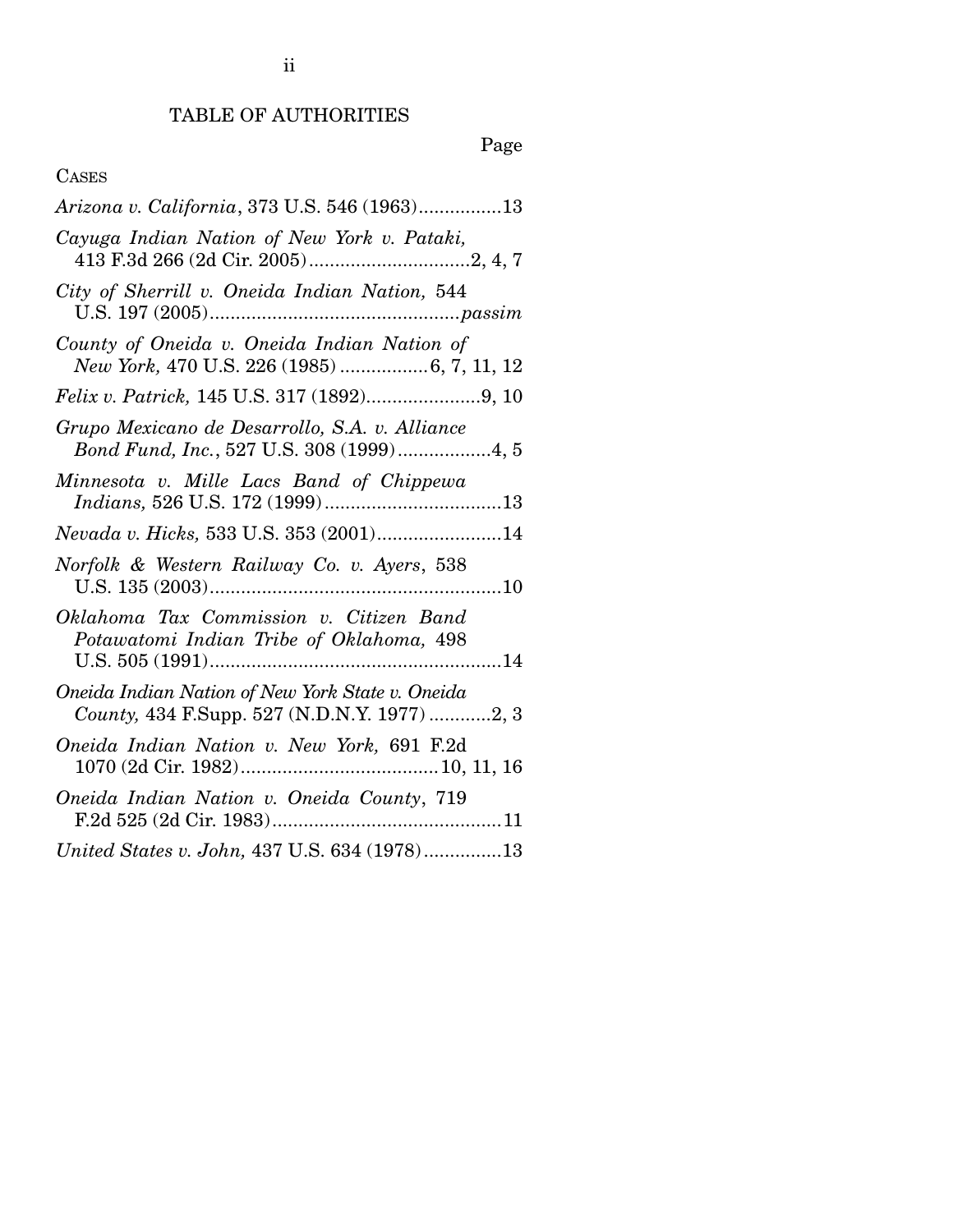### TABLE OF AUTHORITIES – Continued

| Page                                                                                      |  |
|-------------------------------------------------------------------------------------------|--|
| United States v. Winstar Corp., 516 U.S. 1087                                             |  |
| Washington v. Washington State Commercial<br>Passenger Fishing Vessel Ass'n, 443 U.S. 658 |  |
| Winters v. United States, 207 U.S. 564 (1908)12, 13                                       |  |
| Yankton Sioux Tribe v. United States, 272 U.S.                                            |  |

### **STATUTES**

| Catawba Indian Tribe of South Carolina Set-<br>tlement Act, 25 U.S.C. §§ 941-941n16     |
|-----------------------------------------------------------------------------------------|
| Connecticut Indian Land Claims Settlement                                               |
| Florida Indian Land Claims Settlement Acts,<br>25 U.S.C. §§ 1741-1750e and 1772-1772g16 |
| Maine Indian Claims Settlement Act, 25 U.S.C.                                           |
| Massachusetts Indian Land Claims Settlement                                             |
| Mohegan Nation Land Claims Settlement Act,                                              |
|                                                                                         |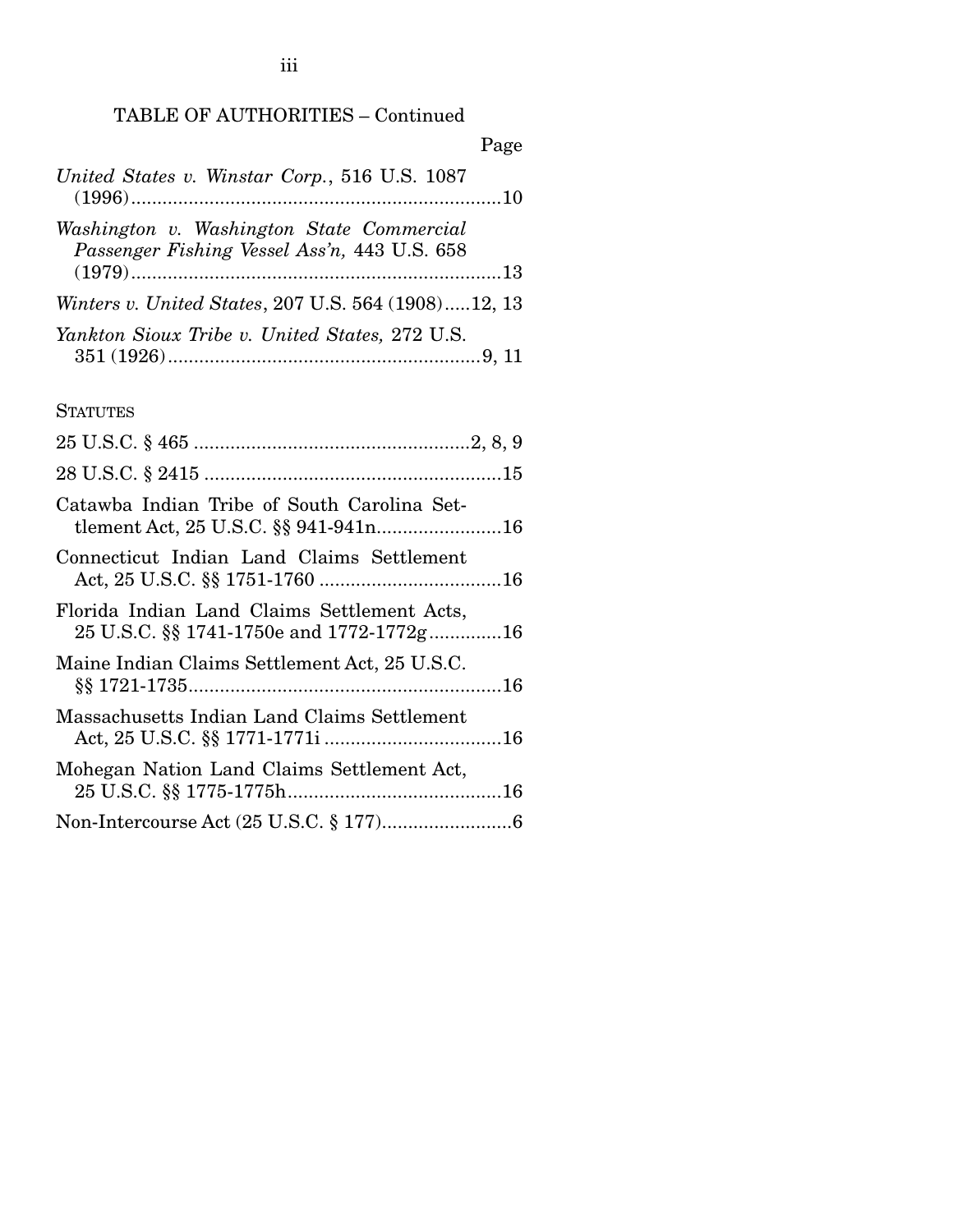TABLE OF AUTHORITIES – Continued

|                                                                                      | Page |
|--------------------------------------------------------------------------------------|------|
| Rhode Island Indian Claims Settlement Act, 25                                        |      |
| Santo Domingo Pueblo Land Claims Settle-<br>ment Act, 25 U.S.C. §§ 1777-1777e 16     |      |
| Torres-Martinez Desert Cahuilla Indians<br>Claims Settlement Act, 25 U.S.C. §§ 1778- |      |
| Washington Indian Land Claims Settlement                                             |      |

LEGISLATIVE AUTHORITIES

| H.R. Rep. No. 96-807 (1980), as reprinted in |  |
|----------------------------------------------|--|
|                                              |  |

### OTHER AUTHORITIES

| Brief for the State of New York, County of   |  |
|----------------------------------------------|--|
| Oneida v. Oneida Indian Nation of New York,  |  |
| 470 U.S. 226 (1985) (Nos. 83-1065, 83-1240), |  |
|                                              |  |
| Dan B. Dobbs, Dobbs' Law of Remedies § 1.2   |  |
| Felix S. Cohen, Handbook of Federal Indian   |  |
|                                              |  |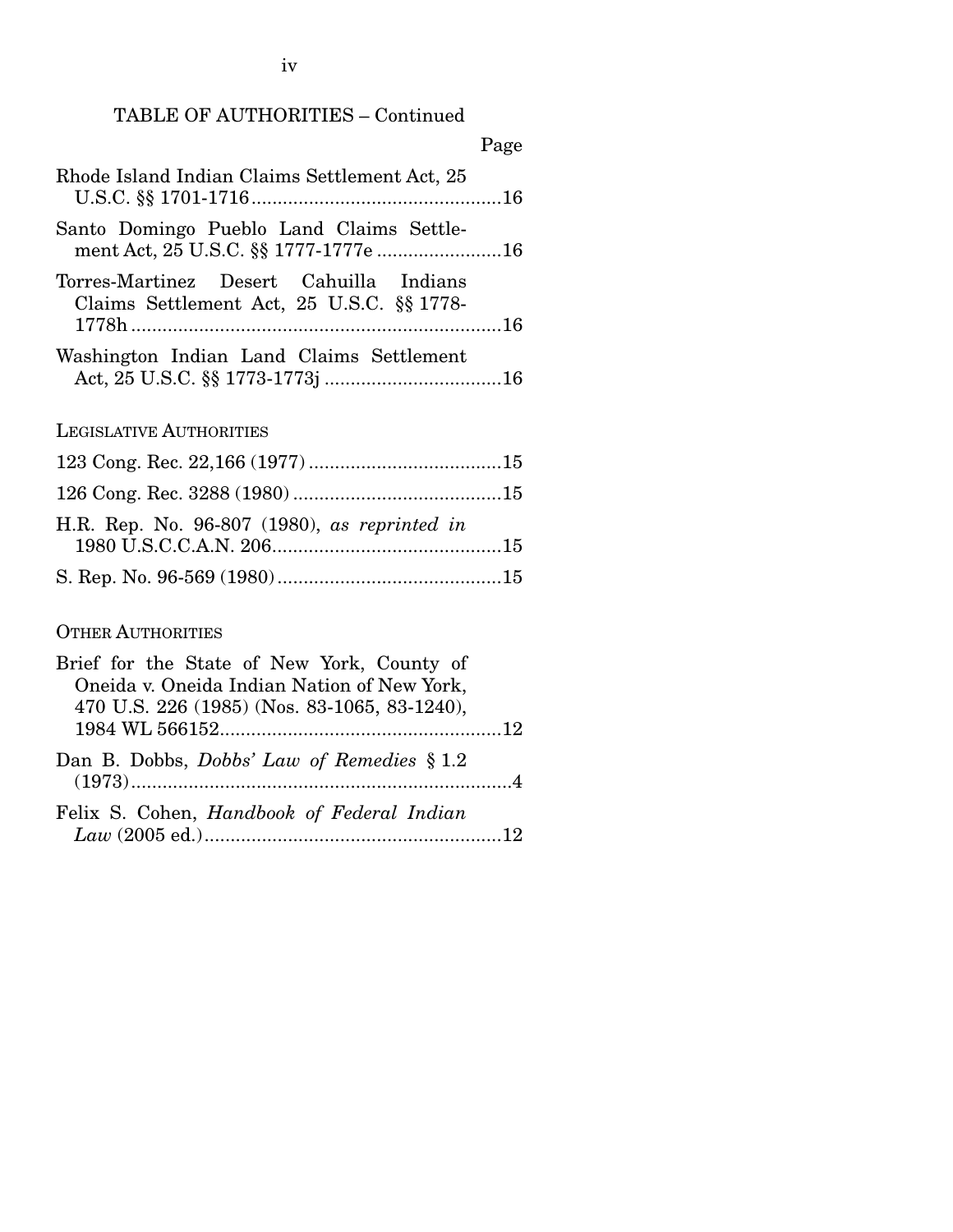#### **STATEMENT OF** *AMICUS CURIAE*<sup>1</sup>

 Established in 1944, the National Congress of American Indians ("NCAI") is the oldest and largest American Indian organization, representing more than 250 Indian tribes and Alaska Native villages. NCAI is dedicated to protecting the rights and improving the welfare of American Indians, Alaska Natives and Native Hawaiians. For nearly two centuries, this Court's jurisprudence has consistently recognized that Indian tribes, and the United States as their trustee, may sue and seek remedies for the violation of a tribe's long-standing treaty rights protected by federal law. Rather than adhere to a straight-forward application of these settled principles of law, the approach adopted by the United States Court of Appeals for the Second Circuit bars all "disruptive" Indian claims and, by extension, any remedy for violation of federally protected treaty and property rights.

 In *City of Sherrill v. Oneida Indian Nation,* 544 U.S. 197 (2005), this Court applied equitable defenses to prevent the Tribe from "disrupting the governance of central New York's counties and towns" through its piecemeal open-market purchases of lands within its

<sup>&</sup>lt;sup>1</sup> The parties have consented to the filing of this brief. Counsel for a party did not author this brief in whole or in part. No person or entity, other than the *Amicus Curiae*, its members, or its counsel made a monetary contribution to the preparation and submission of this brief. The parties were notified ten days prior to the due date of this brief of the intention to file.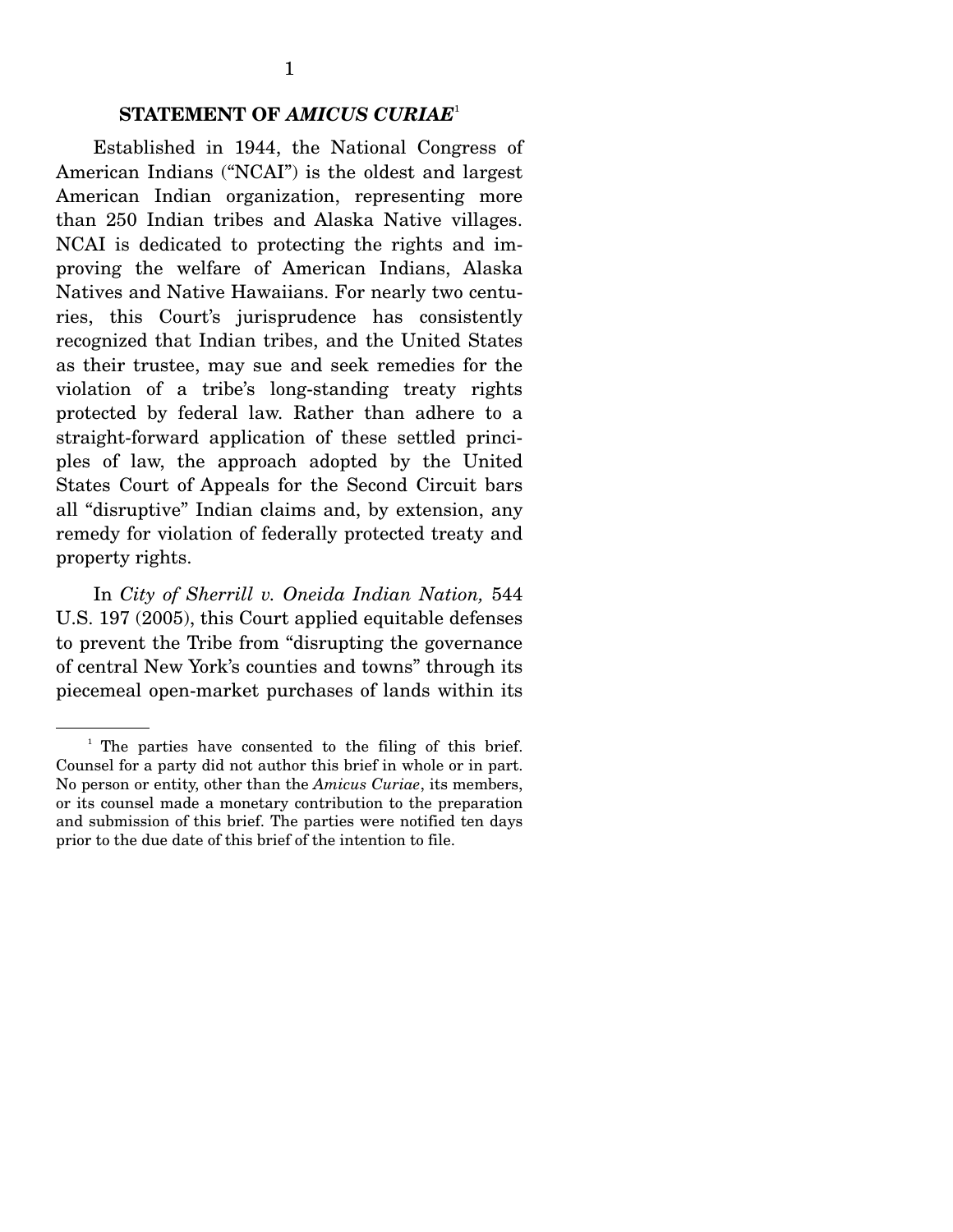historic reservation. 544 U.S. at 202-03. The Court pointed out that when a tribe seeks to regain governmental authority over such lands, the appropriate remedy has been provided by Congress under 25 U.S.C. § 465 which authorizes the Secretary of the Interior to acquire land in trust for Indians in a manner that is "sensitive to the complex interjurisdictional concerns that arise." 544 U.S. at 220- 21.

 In the decision below, a divided panel extended an earlier divided-panel decision in *Cayuga Indian Nation of New York v. Pataki,* 413 F.3d 266 (2d Cir. 2005), which itself had extended this Court's holding in *Sherrill,* to deny any remedy for the unlawful dispossession of the Oneidas' treaty-secured lands.<sup>2</sup> Instead of limiting its analysis to whether the award of money damages is the type of remedy which would fall within the narrow ambit of "disruptive" remedies foreclosed by *Sherrill*, the court of appeals opined "that *Sherrill*'s concern with the New York Oneida's claim had been with the 'disruptive nature of the

<sup>&</sup>lt;sup>2</sup> In addition to federal-common-law and federal-statutory claims, the Oneidas, in both this case and the test case that was the subject of *Oneida II*, asserted claims under Article II of the 1974 Treaty of Canandaigua. 7 Stat. 44, in which "the United States recognized the Oneida Nation's permanent right to title to and possession of the subject lands, . . . ." Amended Complaint, Civil Action No. 74-CV-187 at 20 ¶51 (filed Nov. 9, 2000). *See Oneida Indian Nation of New York State v. Oneida County,* 434 F.Supp. 527, 532 (N.D.N.Y. 1977) ("Plaintiffs claims [sic] that this purchase violated the treaties and the Indian Nonintercourse Act. . . .").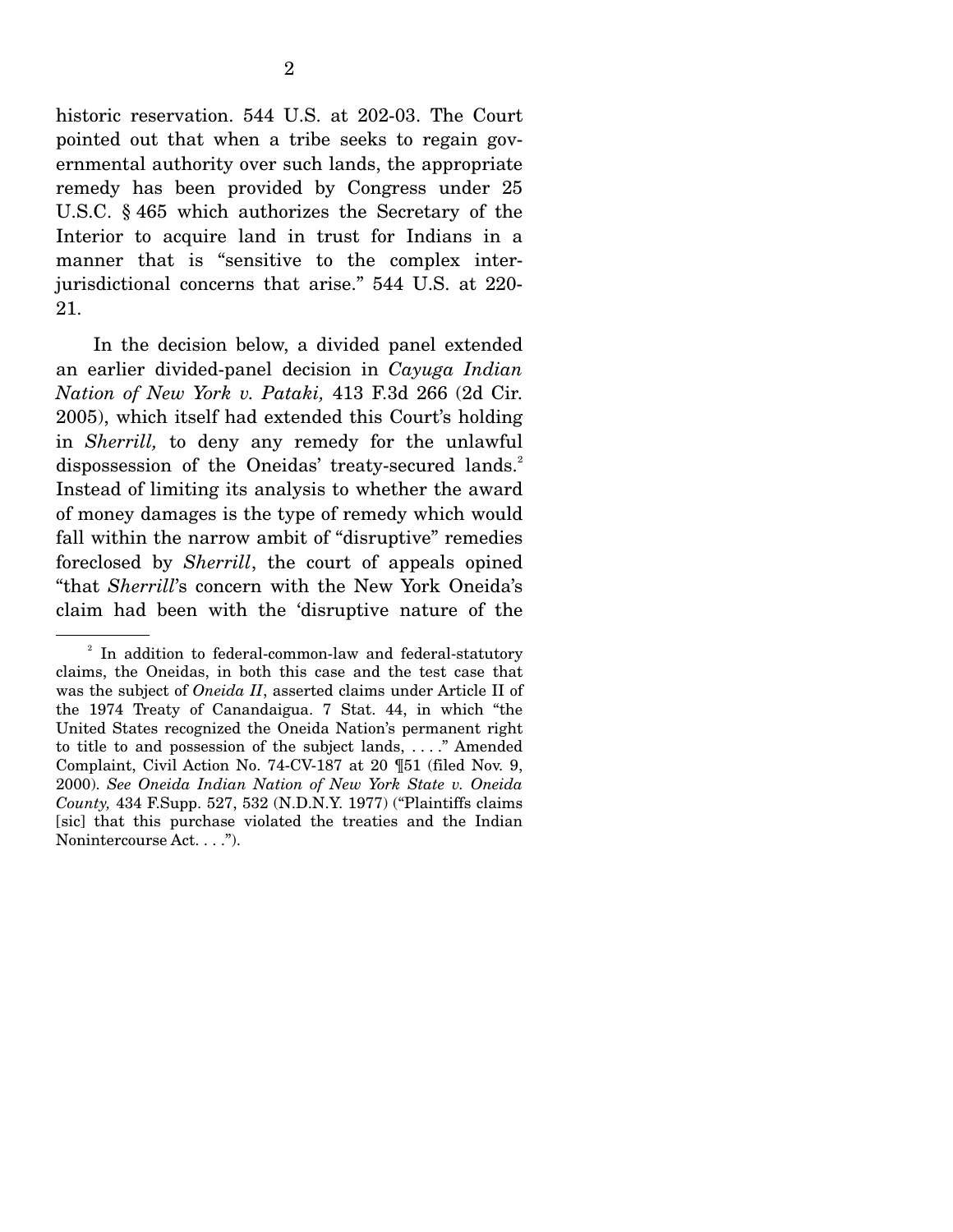claim itself,' and that accordingly, the equitable defenses invoked in *Sherrill* apply not narrowly to claims seeking a revival of sovereignty, but to 'disruptive Indian land claims more generally,' whether such claims are legal or equitable in character, and whether or not the remedy sought is limited to an award of money damages." U.S. Pet. App. 19a-20a [internal citations omitted].

 NCAI and its member tribes adhere to the view that the *Sherrill* equitable defenses were not intended to bar Indian claims, but rather to limit – in very specific circumstances – the type of relief available to tribes. Should the Second Circuit's misreading of *Sherrill* be applied to other treaty-secured rights, it will be to the grave detriment of Indian tribes throughout the country.



#### **REASONS FOR GRANTING THE PETITIONS**

 The Court of Appeals purported to apply the principles set forth in *City of Sherrill v. Oneida Indian Nation,* 544 U.S. 197 (2005), which begins by recognizing that "when the Oneidas came before this Court 20 years ago in *Oneida II*, they sought money damages only.... The Court reserved for another day the question whether 'equitable considerations' should limit the relief available to the present-day Oneidas." 544 U.S. at 213 (citations omitted). The *Sherrill* Court then explained that "[t]he substantive questions whether the plaintiff has any right or the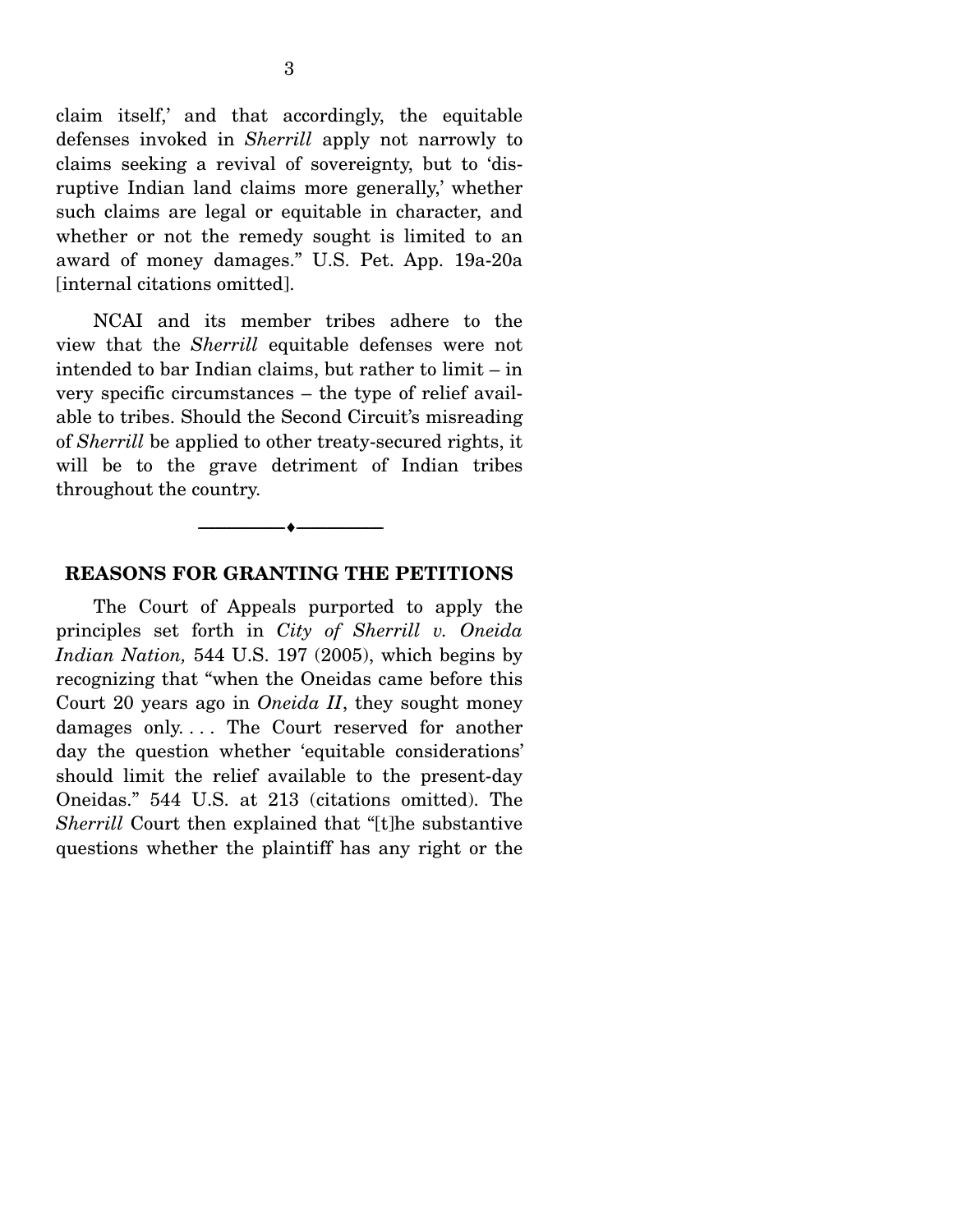defendant has any duty, and if so what it is, are very different questions from the remedial questions whether this remedy or that is preferred, and what the measure of the remedy is." *Id*. *quoting* Dan B. Dobbs, *Dobbs' Law of Remedies* § 1.2, p. 3 (1973). Applying this critical distinction, this Court in *Sherrill* held that the *remedy* sought by the New York Oneidas – a unilateral, piecemeal shift in governance – was too disruptive and pointed the Tribe instead to a less disruptive, congressionally authorized remedy that would account for the settled expectations of non-Indians. Significantly, this Court's analysis in *Sherrill* concludes by stating "[i]n sum, the question of damages for the Tribe's ancient dispossession is not at issue in this case, and we therefore do not disturb our holding in *Oneida II*." 544 U.S. at 221.

 But instead of applying *Sherrill*'s principles, the Second Circuit abolished the distinction between rights and remedies, creating a dangerous new equitable standard that expands *Sherrill* to bar "disruptive" legal claims altogether rather than simply limit available relief. Thus, such claims are "subject to dismissal *ab initio,*" *Cayuga Indian Nation of New York v. Pataki,* 413 F.3d 266, 278 (2d Cir. 2005).<sup>3</sup> This

<sup>3</sup> In *Grupo Mexicano de Desarrollo, S.A. v. Alliance Bond Fund, Inc.*, 527 U.S. 308 (1999), this Court cautioned against the aggressive expansion of traditional equitable powers, holding that the District Court lacked authority to issue a preliminary injunction preventing a debtor from disposing of assets pending adjudication of an unsecured creditor's contract claim for money (Continued on following page)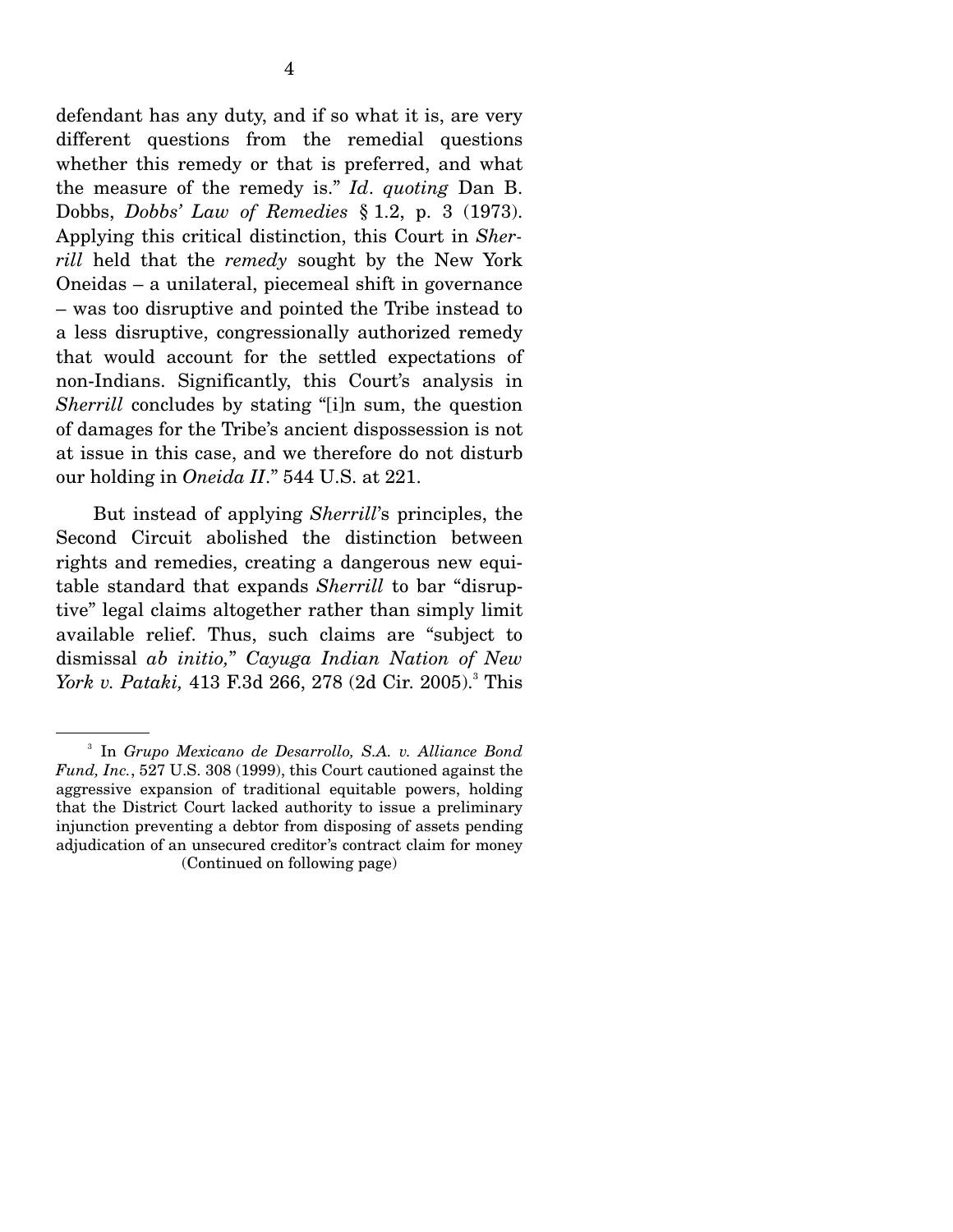newly minted standard is inconsistent with this Court's long-established Indian law jurisprudence, particularly its ruling in *Sherrill*. The conflict between the Second Circuit and this Court is confirmed by Justice Souter's lone concurrence in *Sherrill*, where he urged that the Tribe's inaction should bar the claim itself: "The Tribe's inaction cannot, therefore, be ignored here as affecting only a remedy to be considered later, it is, rather, central to the very claims of right made by the contending parties." 544 U.S. at 222 (Souter, J., concurring). This Court did not accept Justice Souter's view and went to some lengths to clarify that the decision limited a narrow type of disruptive remedy and did not bar Indian claims.

damages. The discussion of the limitations on the federal courts' equitable powers in *Grupo Mexicano* is informative here:

We do not decide which side has the better of these arguments. We set them forth only to demonstrate that resolving them in this forum is incompatible with the democratic and self-deprecating judgment we have long since made: that the equitable powers conferred by the Judiciary Act of 1789 did not include the power to create remedies previously unknown to equity jurisprudence. Even when sitting as a court in equity, we have no authority to craft a "nuclear weapon" of the law like the one advocated here. . . . The debate concerning this formidable power over debtors should be conducted and resolved where such issues belong in our democracy: in the Congress.

Id. at 332-33 (quotation omitted).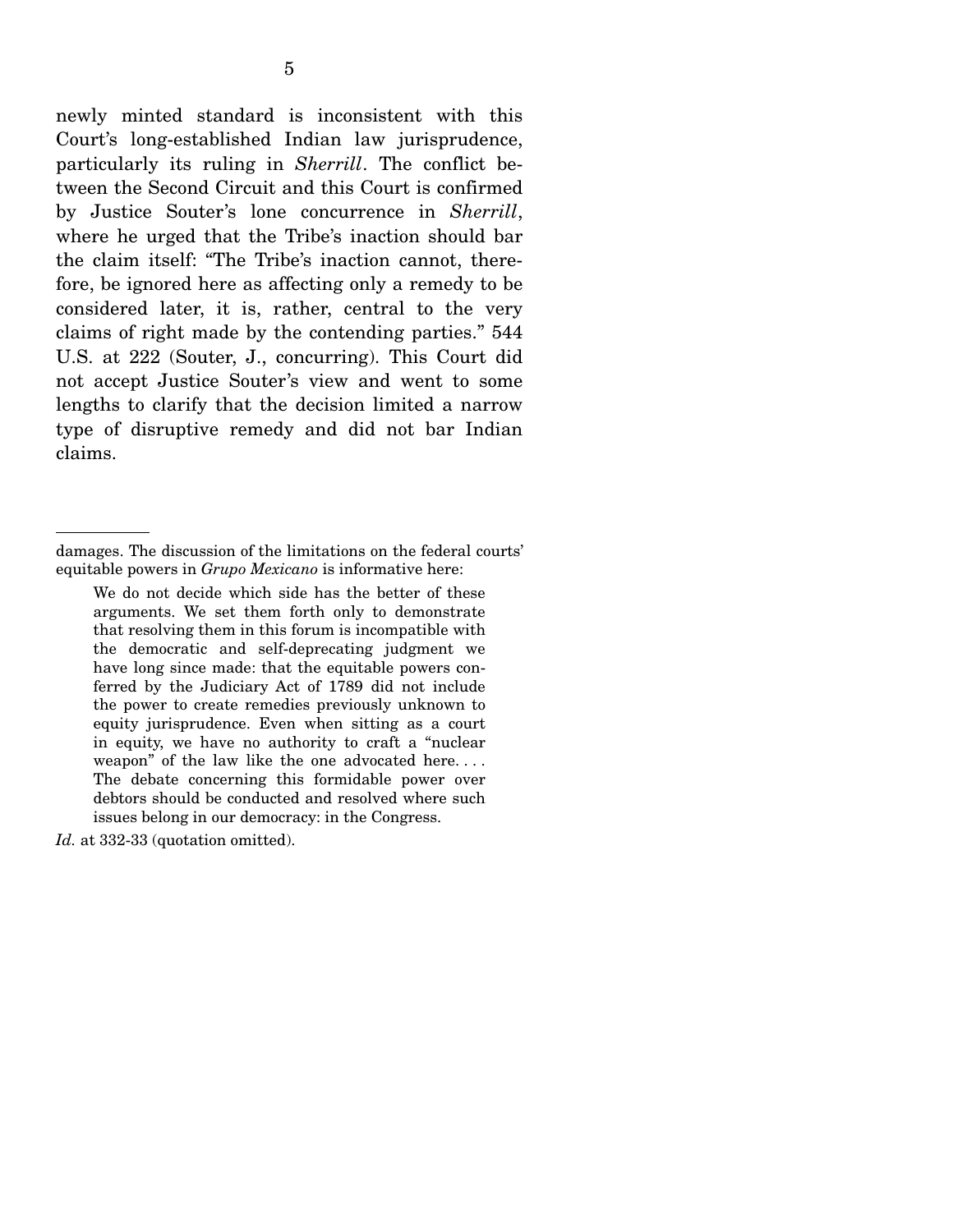The notion that money damages can be the type of "disruptive" remedy that compels dismissal of Indian claims *ab initio* flies in the face of settled precedent. Thus, the question presented by petitioners – whether equitable considerations can entirely bar a claim by an Indian tribe, and by the United States as trustee for the tribe, for money damages as compensation for the unlawful acquisition of tribal lands in violation of federal law – is of exceptional importance, having broader legal and practical implications outside the context of the New York land-claims litigation. This Court, rather than a sharply divided panel of the Second Circuit, should decide this question of substantial importance to Indian tribes across the country.

**1. Review Is Warranted Because the Second Circuit's Creation of an Expansive Standard to Bar Claims for Violation of Federally Protected Treaty Rights Is Inconsistent With this Court's Precedent and Threatens Treaty Rights of Tribes Throughout the Country.** 

 In *City of Sherrill v. Oneida Indian Nation of New York,* 544 U.S. 197 (2005), this Court reaffirmed its holding in *County of Oneida v. Oneida Indian Nation of New York,* 470 U.S. 226 (1985) ("*Oneida II*"), that "the Oneidas could maintain a federal common-law claim for damages for ancient wrongdoing" – the unlawful acquisition of tribal lands by the State of New York in 1795 in violation of the Non-Intercourse Act (25 U.S.C. § 177), 544 U.S. at 202.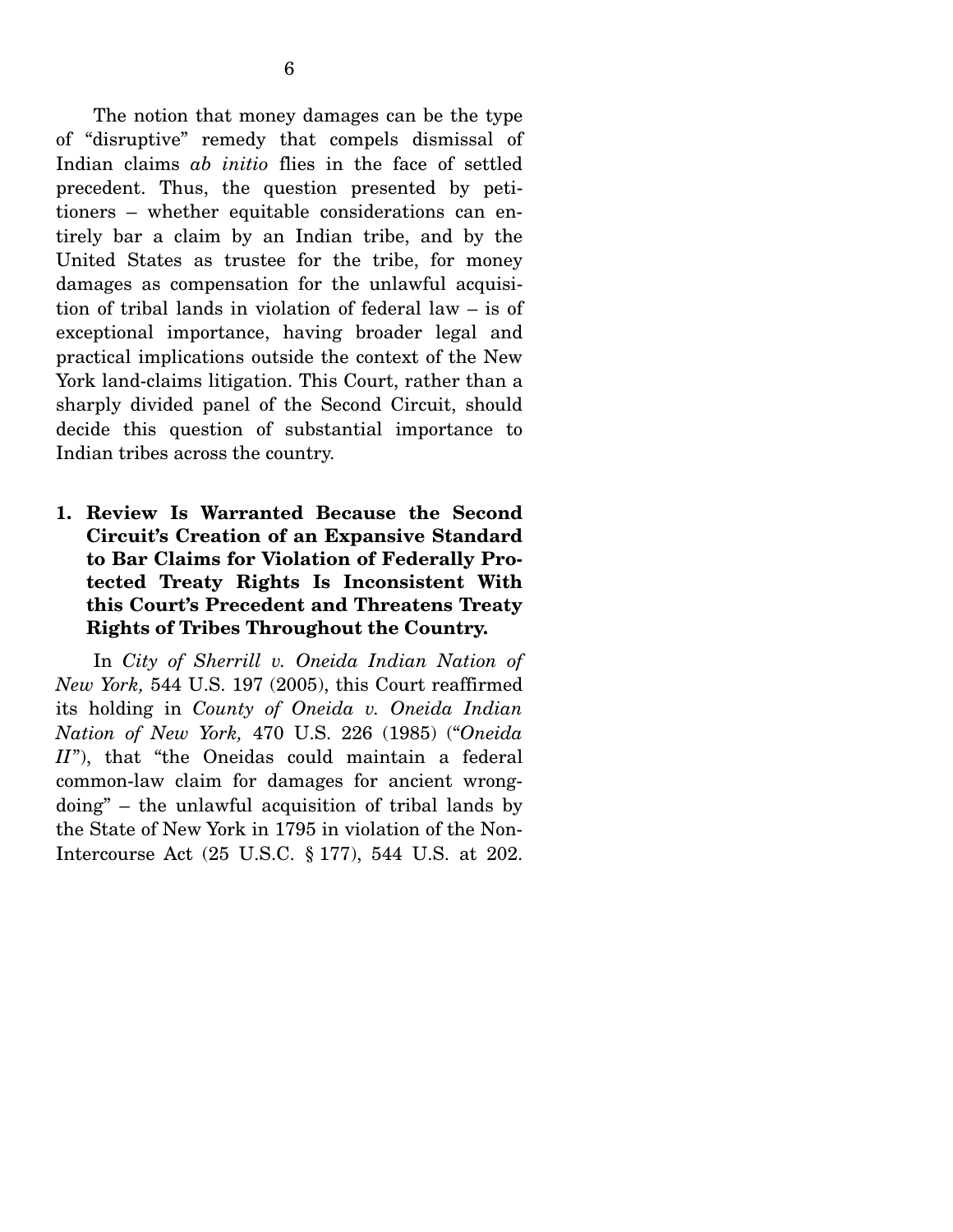*Amicus* agrees with petitioners that the Second Circuit's decision eviscerates *Oneida II* and wholly ignores the rationale of *Sherrill*, which focused on the disruptiveness of the remedy rather than the vitality of the claim.

 Contrary to *Oneida II,* the Second Circuit has expansively and incorrectly interpreted *Sherrill* to establish a broad rule that equitable defenses can bar all Indian claims as too "disruptive" regardless of the remedy sought:

*Cayuga* expressly concluded that "possessory lands claims" – any claims premised on the assertion of a current, continuing right to possession as a result of a flaw in the original termination of Indian title – are by their nature disruptive, and that, accordingly, the equitable defenses recognized in *Sherrill* apply to such claims.

U.S. Pet. App. at 22a.<sup>4</sup> In *Sherrill*, this Court applied equitable defenses to a fact-specific situation and

Although we recognize that the Supreme Court did not identify a formal standard for assessing when these equitable defenses apply, the broadness of the Supreme Court's statements indicates to us that *Sherrill*'s holding is not narrowly limited to claims identical to that brought by the Oneidas, seeking a revival of sovereignty, but rather, that these equitable defenses apply to "disruptive" Indian land claims more generally.

<sup>4</sup> This rule was first announced by a divided three-judge panel in *Cayuga Indian Nation of New York v. Pataki,* 413 F.3d 266, 274 (2d Cir. 2005):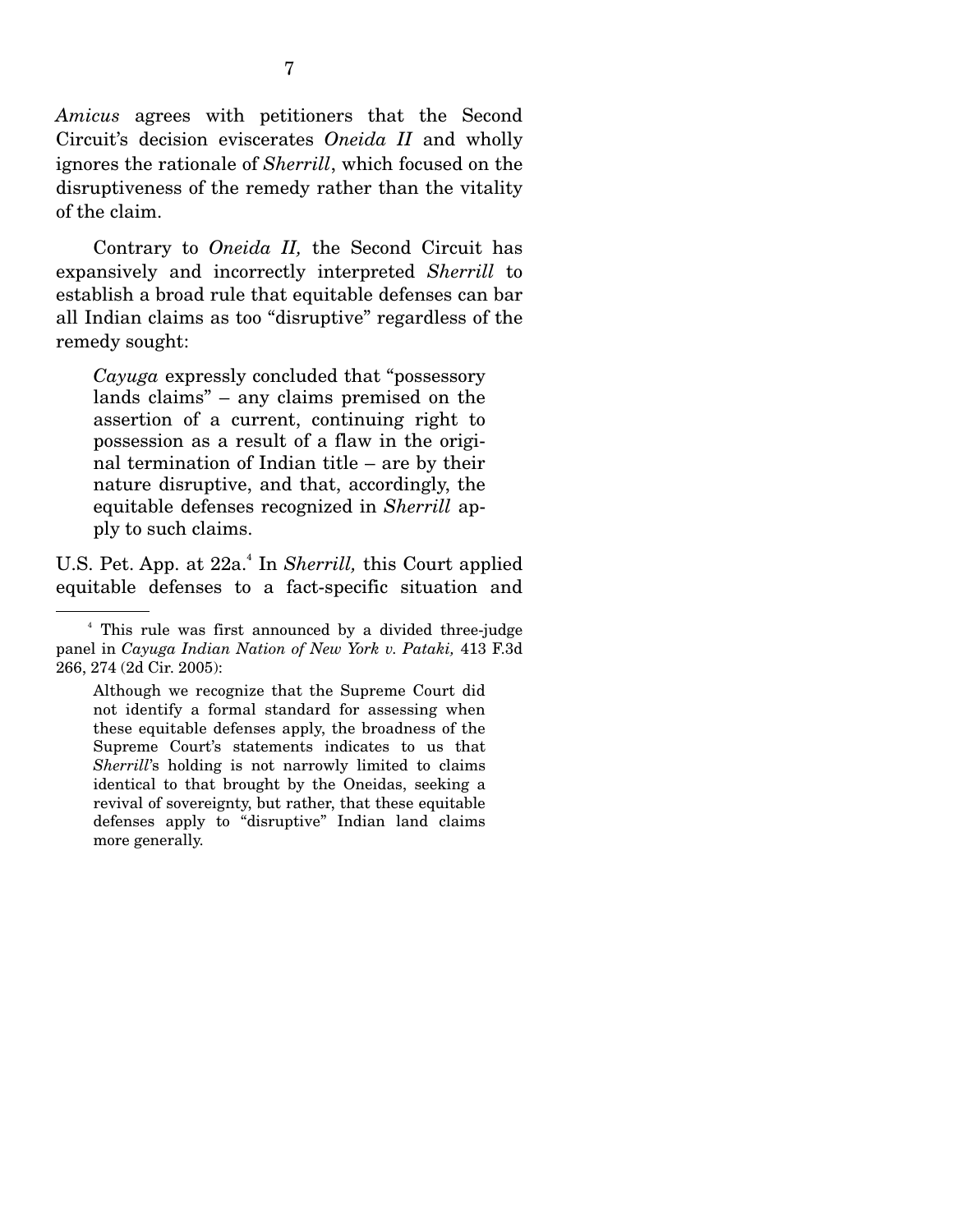request for relief that bears no resemblance to the situation below. In *Sherrill,* the Oneidas sought injunctive and declaratory relief from the imposition of property taxes on fee lands they had purchased within their historic reservation. This Court viewed the requested relief in the context of the long history of state sovereign jurisdiction over the lands and justified societal expectations regarding regulatory authority. Based on these equitable considerations and the resulting disruption to "the governance of central New York's counties and towns," this Court denied the requested relief, holding that "the Tribe cannot unilaterally revive its ancient sovereignty," having "relinquished the reins of government" long ago. 544 U.S. at 202-03. But this Court was careful to not bar the Oneidas' claim based on these equitable considerations.<sup>5</sup> Instead, the Court pointed the Oneidas to an appropriate remedy:

Recognizing these practical concerns, Congress has provided a mechanism for the acquisition of lands for tribal communities that takes account of the interests of others with stakes in the area's governance and well-being. Title 25 U.S.C. § 465 authorizes the Secretary to take land in trust for Indians and provides that the land "shall be exempt from State and local taxation." The

<sup>&</sup>lt;sup>5</sup> As noted above, Justice Souter's solitary concurring opinion in *Sherrill* bears this point out. Justice Souter urged that the Tribe's inaction should bar the claim itself, not just the requested relief. 544 U.S. at 222 (Souter, J., concurring).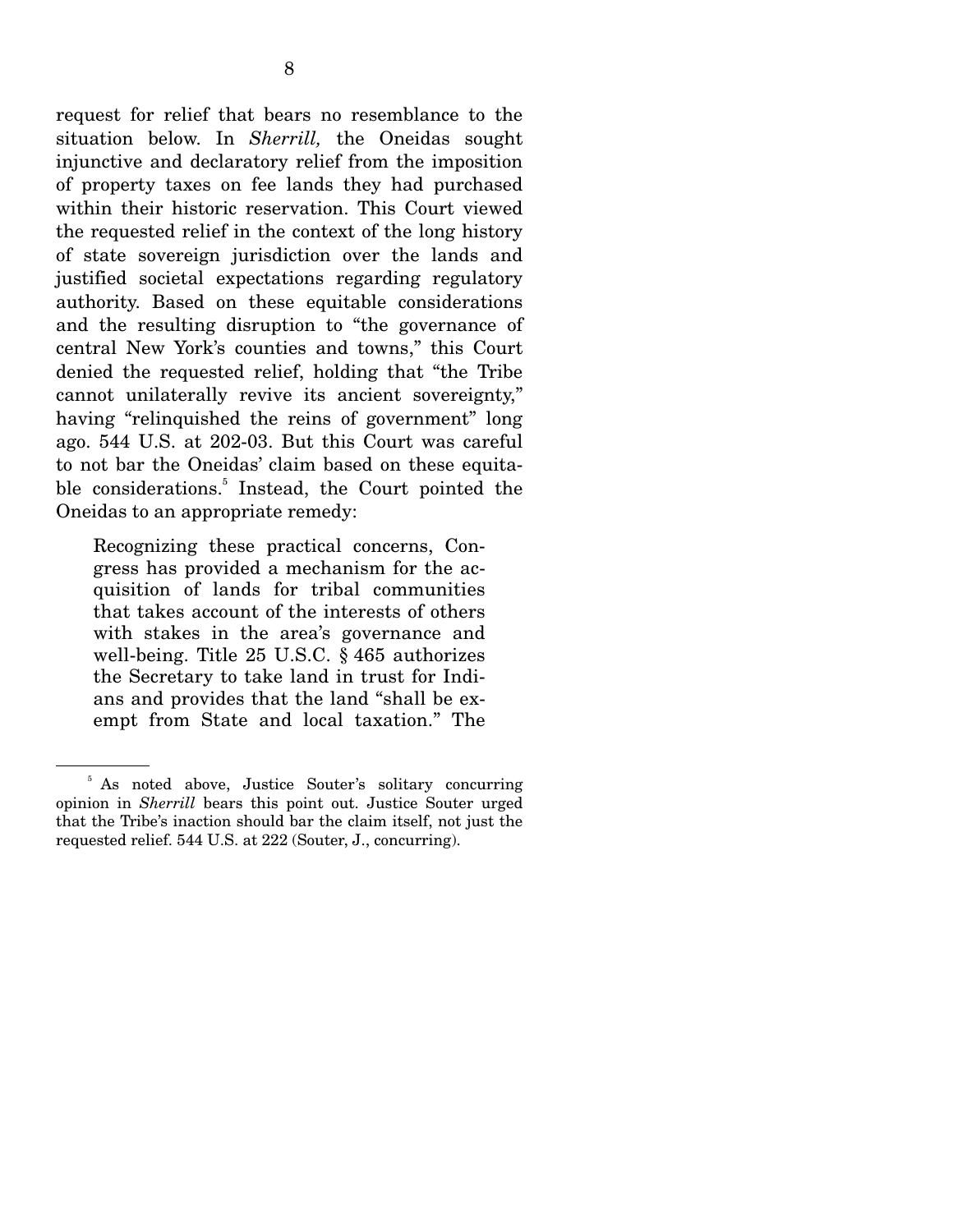regulations implementing § 465 are sensitive to the complex interjurisdictional concerns that arise when a tribe seeks to regain sovereign control over territory. [internal citation omitted]

#### 544 U.S. at 220-21.

 This Court intended that its holding in *Sherrill* be narrowly applied to bar disruptive remedies in extreme cases, and to have no effect whatsoever on legal claims themselves.

 Although the *Sherrill* Court explicitly recognized that "the question of damages for the Tribe's dispossession is not at issue in this case, and we therefore do not disturb our holding in *Oneida II*," 544 U.S. at 221, the Second Circuit found that the *Sherrill* equitable defenses apply to bar disruptive Indian land claims and therefore preclude any relief, including money damages. However, this Court has clearly and repeatedly recognized that monetary relief can and should be available when the alternative remedy is for some reason unavailable or inappropriate. In *Yankton Sioux Tribe v. United States,* 272 U.S. 351, 358 (1926), this Court considered the proper remedy available to a tribe when its lands have been taken illegally and found that if ejectment is impossible, then "in accordance with ordinary conceptions of fairness" the tribe is entitled to monetary compensation. The Court reached a similar result in *Felix v. Patrick,* 145 U.S. 317, 334 (1892) (justice requires payment for original value of land even though other considerations weigh against returning land to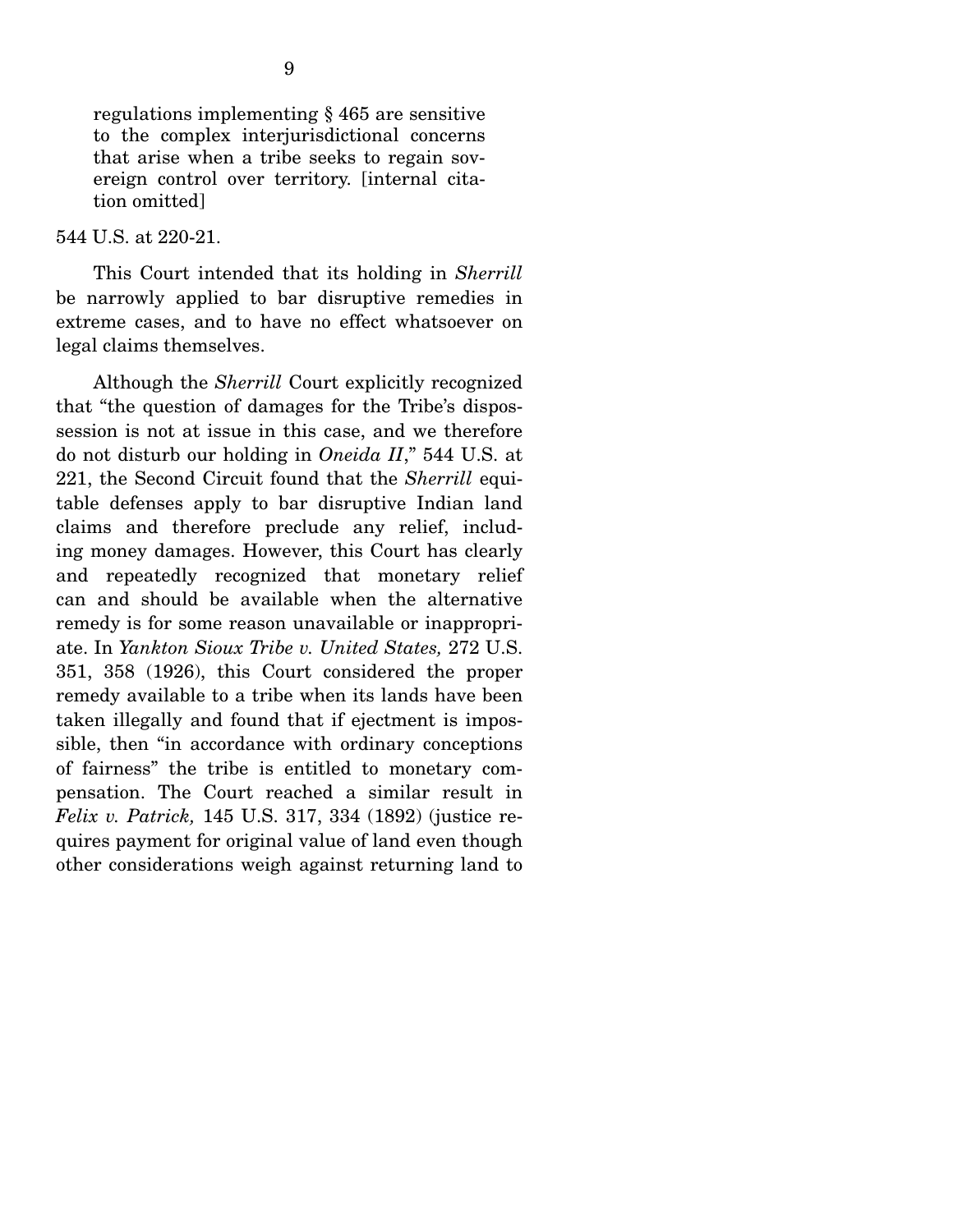Indian possession). In addition to precluding the unjust "no-remedy" outcome, both *Yankton Sioux* and *Felix v. Patrick* make clear that monetary damages are generally the least disruptive remedy.<sup>6</sup> After four decades of litigation, including two trips to this Court, for the Second Circuit to apply the *Sherrill* equitable defenses to bar the claims *ab initio* and preclude any remedy whatsoever, even the payment of monetary damages for the unlawful dispossession of treatysecured lands is not only wrong, it once again inflicts the "past injustices suffered by the Oneidas." U.S. Pet. App. 83a.

 This Court has never suggested that a claim for damages is not viable because it would be too "disruptive." In fact, this Court rejected the argument in *Oneida II*. This is illustrated by the history of that argument in the Second Circuit itself, before *Oneida II* came before this Court. In *Oneida Indian Nation v. New York,* 691 F.2d 1070, 1082 (2d Cir. 1982), the Second Circuit had considered an argument that the land claims were not justiciable because "an appropriate judicial remedy cannot be molded." At that

<sup>6</sup> Outside of Indian law, the Court has consistently rejected the argument that monetary remedies – even those hundreds of times larger than the amounts at issue here – should be barred because they are disruptive or otherwise too big. *See, e.g.*, *United States v. Winstar Corp.*, 516 U.S. 1087 (1996) (savings and loan litigation); and *Norfolk & Western Railway Co. v. Ayers*, 538 U.S. 135 (2003) (asbestos litigation). There is no reason to treat Indian claims in a uniquely harsh manner.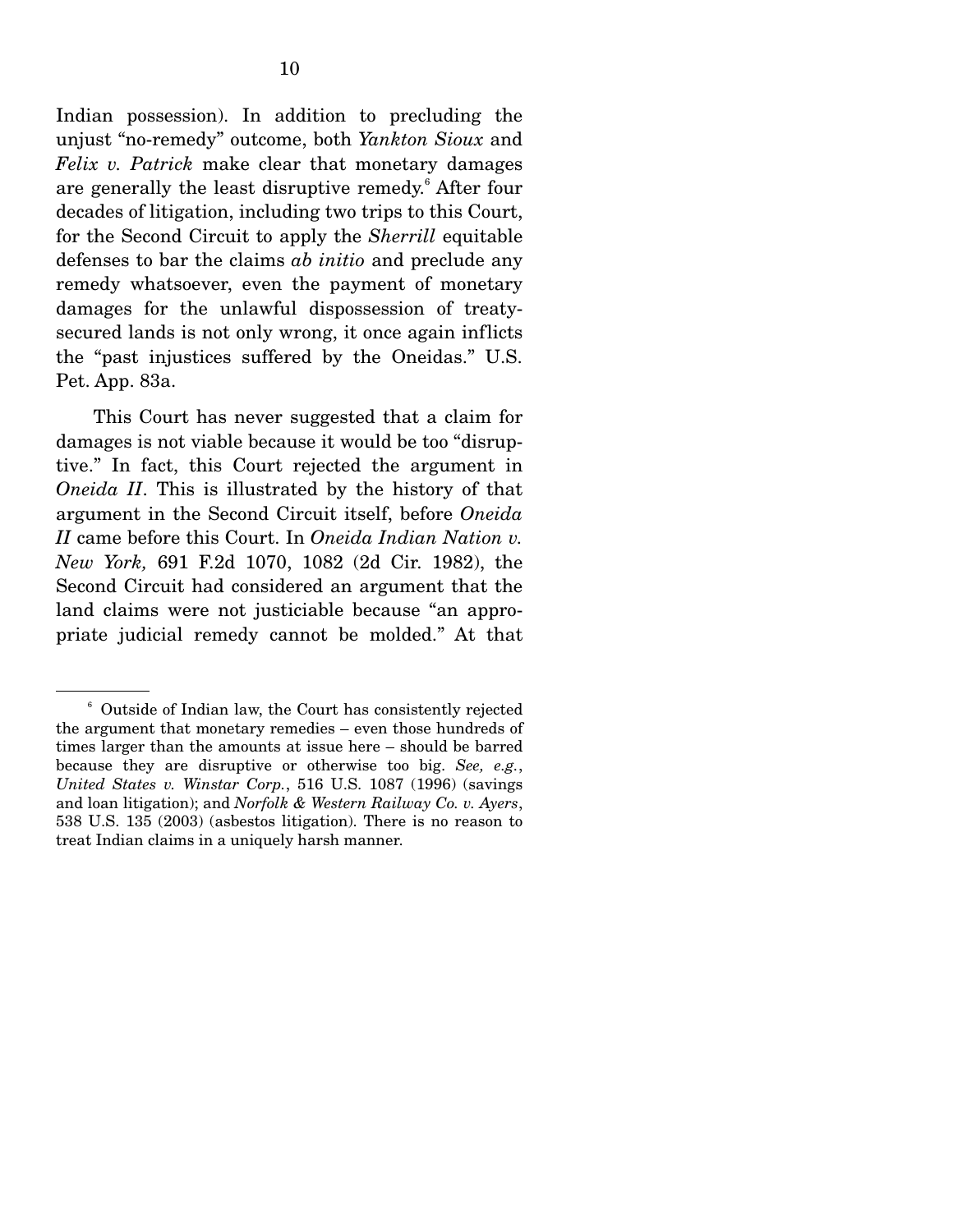time, the court of appeals rejected that argument, concluding:

[A]s the Supreme Court held in *Yankton Sioux Tribe v. United States*, 272 U.S. 351, 47 S.Ct. 142, 71 L.Ed. 294 (1926), if the ejectment of current occupants and the repossession by the Indians of a wrongfully taken land is deemed an 'impossible' remedy . . . the court has authority to award monetary relief for the wrongful deprivation. \* \* \* The defendants point to the scale of the wrong alleged and the size of the remedy sought as rendering the claims nonjusticiable. . . . [W]e know of no principle of law that would relate the availability of judicial relief inversely to the gravity of the wrong sought to be redressed. Rather, the courts have in numerous contexts treated as justiciable claims that resulted in wide-ranging and 'disruptive' remedies.

#### *Oneida*, 691 F.2d at 1083.

 The State and the counties raised this same argument again in *Oneida Indian Nation v. Oneida County*, 719 F.2d 525, 539 (2d Cir. 1983) when they charged that the district court's holding of liability "will have catastrophic ramifications" and therefore deemed the claim non-justiciable. The court of appeals reiterated its view that "[t]o our knowledge no Indian claim has ever been dismissed on nonjusticiability grounds." *Id.* at 539 (citing *Oneida*, 691 F.2d at 1081). On appeal to the Supreme Court in *Oneida II,*  the State's brief argued that "chaos" would result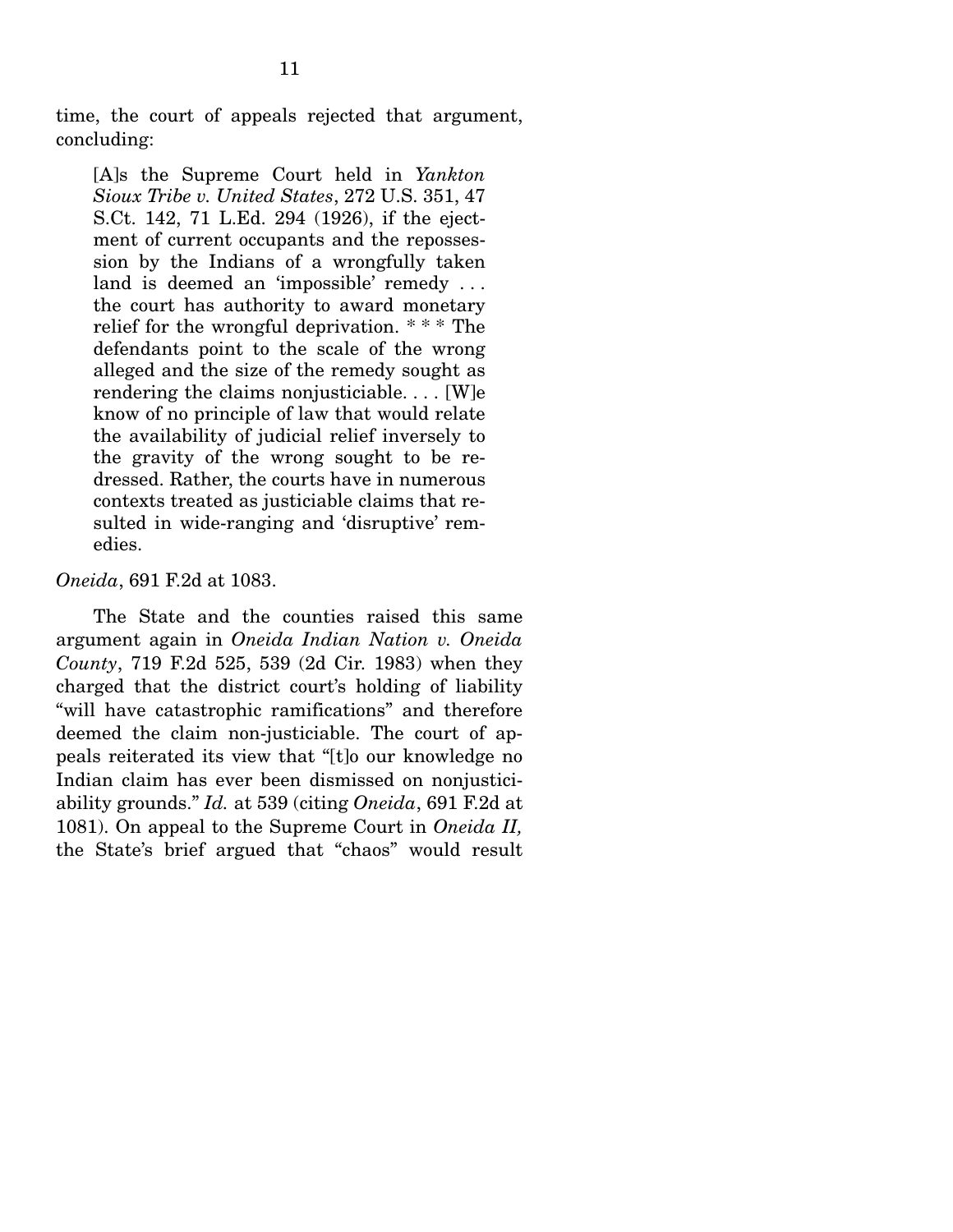from a judicial resolution of the claims. Brief for the State of New York, County of Oneida v. Oneida Indian Nation of New York, 470 U.S. 226 (1985) (Nos. 83- 1065, 83-1240), 1984 WL 566152, \*29. Thus, the potentially disruptive nature of the claims was argued to this Court in *Oneida II* and the Court was not persuaded. This Court in *Oneida II* declined to overturn the Second Circuit's holding that the claims for money damages were justiciable, and it affirmed liability in the "test case" presented there. 470 U.S. at 253, n.27.

 This Court's implicit rejection of disruption as a test for the validity of Indian claims for violation of treaty-secured rights was correct and is reflected in many of this Court's earlier decisions recognizing tribal rights to what non-Indians no doubt considered a disruptive remedy. For example, in the contentious area of reserved water rights, while the policy of placing Indians on fixed reservations began in the 1850s, *see* Felix S. Cohen, *Handbook of Federal Indian Law*, 65 (2005 ed.), whether water had been reserved with the land was not addressed until a half century later in *Winters v. United States*, 207 U.S. 564 (1908). In *Winters,* this Court held that an undetermined quantity of water, *i.e*., an amount sufficient to fulfill the reservation's purposes, with a priority date of the reservation's establishment, had been reserved for Indian reservations under federal law. 207 U.S. at 577-78. In the arid West, where non-Indians relied heavily on the prior-appropriation system, this had substantial potential for disrupting societal expectations. These Indian (federal) reserved-water rights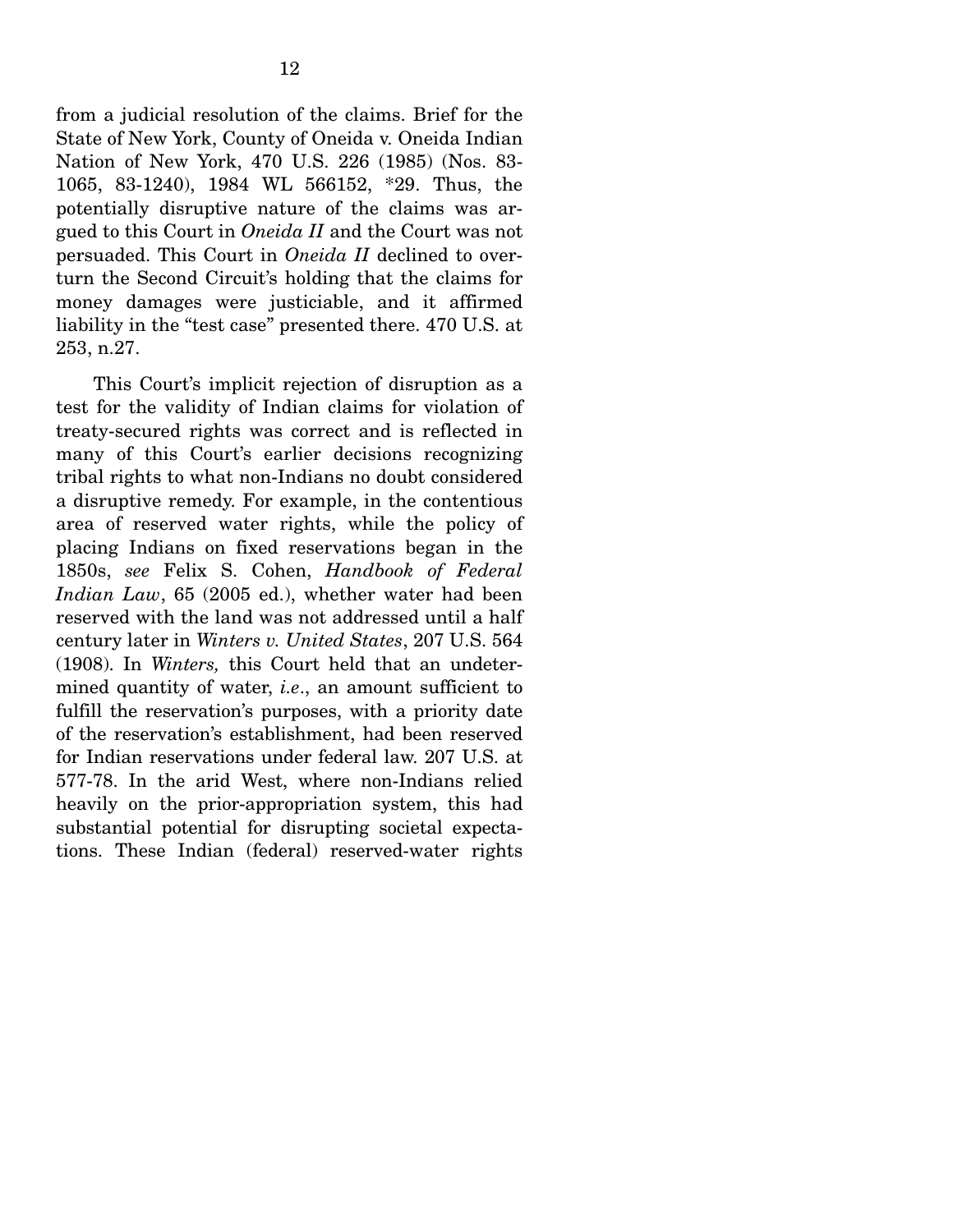could pre-empt continued use of state-law-based water rights by non-Indians. Decades later, in a dispute among seven states over their rights to water from the Colorado River, this Court affirmed the *Winters* doctrine in *Arizona v. California*, 373 U.S. 546 (1963) (*Arizona I*).

 In *Washington v. Washington State Commercial Passenger Fishing Vessel Ass'n,* 443 U.S. 658, 668-69 & n.14, 676-77 & n.22, 685-87 (1979), this Court, over the State of Washington's strong opposition and contrary to "settled expectations" of the non-Indian commercial fisheries, upheld the tribal treaty fishing right to harvest up to 50 percent of the total fish runs despite present-day domination by non-Indian commercial fisheries, the long-standing exclusion of Indian participation in fisheries under state law and the impact on the livelihoods of numerous non-Indians. *See also United States v. John,* 437 U.S. 634, 652-54 (1978) ("the long lapse in the federal recognition of tribal organization," and significant periods of unchallenged assertions of state jurisdiction over Indians and Indian lands, does not authorize a state to exercise criminal jurisdiction over Indians contrary to federal law); *Minnesota v. Mille Lacs Band of Chippewa Indians,* 526 U.S. 172, 204-08 (1999) (affirming Indian treaty hunting, fishing and gathering rights on ceded lands within the state and finding that such tribal rights "are not inconsistent with state sovereignty over natural resources").

 The fact that the vindication of tribal rights secured by treaties and protected under federal law, but ignored or trampled on by state governments,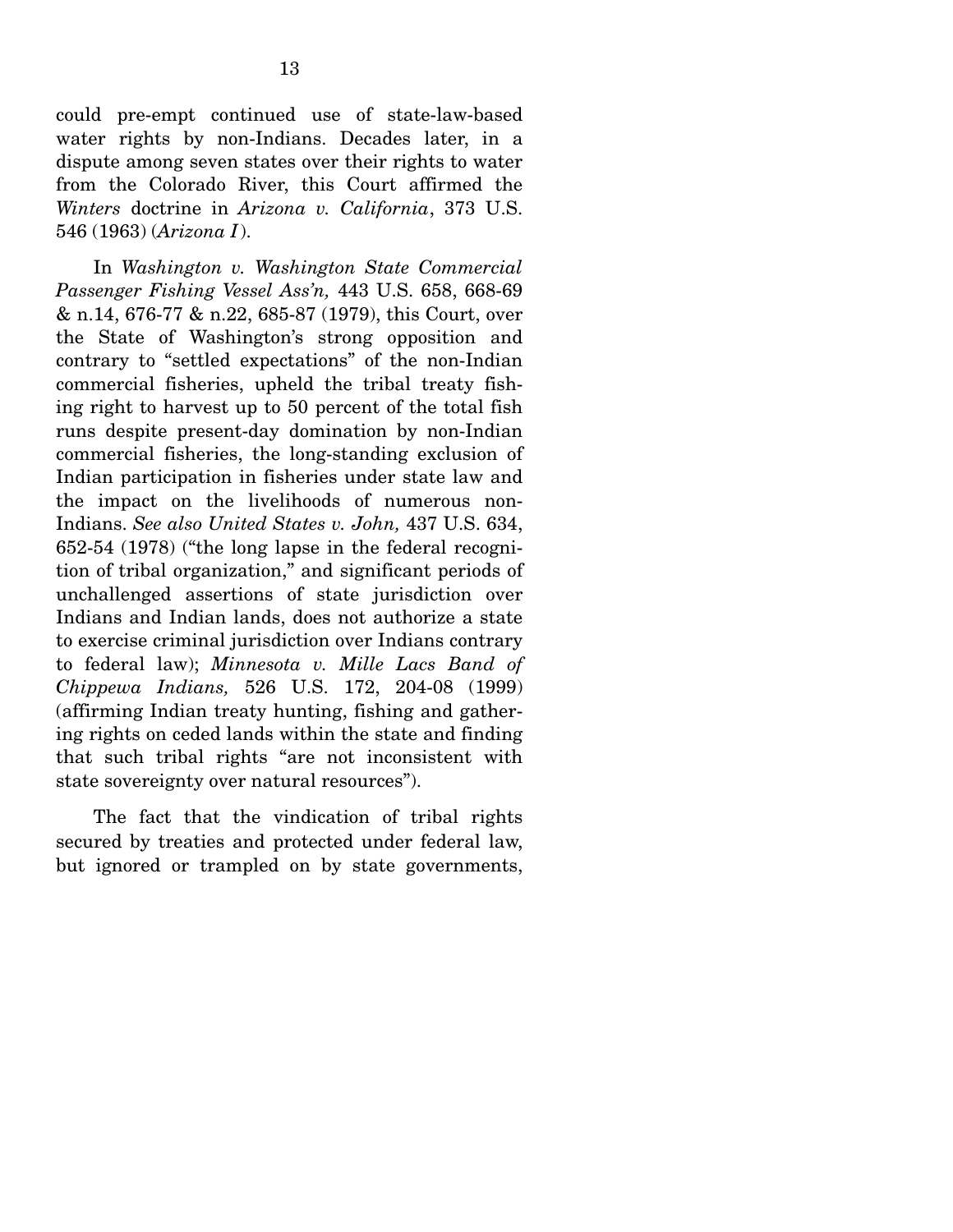may result in "disruption" of settled non-Indian expectations is rarely justification for denying a remedy vindicating those rights themselves and is certainly no justification for barring the claim altogether.

### **2. Review Is Appropriate Because the Second Circuit's Decision May Eliminate Any Potential for Negotiated Resolution of Disputes Between States and Indian Tribes.**

 This Court has long recognized the importance of resolving disputes between states and Indian tribes on a government-to-government basis. *See Oklahoma Tax Commission v. Citizen Band Potawatomi Indian Tribe of Oklahoma,* 498 U.S. 505 (1991) (state-tribal tax agreements as an alternative in lieu of litigation); *Nevada v. Hicks,* 533 U.S. 353, 393 (2001) (O'Connor, J., concurring) (encouraging intergovernmental cooperative agreements for resolution of complex questions of law).

 There can be no doubt that many Indian claims, including Indian land claims, present difficult issues whose resolution will have far-reaching implications for Indian tribes and their members, as well as for non-Indian communities and their citizens. Both sides believe they are aggrieved. That is why many who have confronted these issues agree that the best solution is for the parties to come to a negotiated settlement of the dispute. Negotiated settlement is the preferred solution because it gives the parties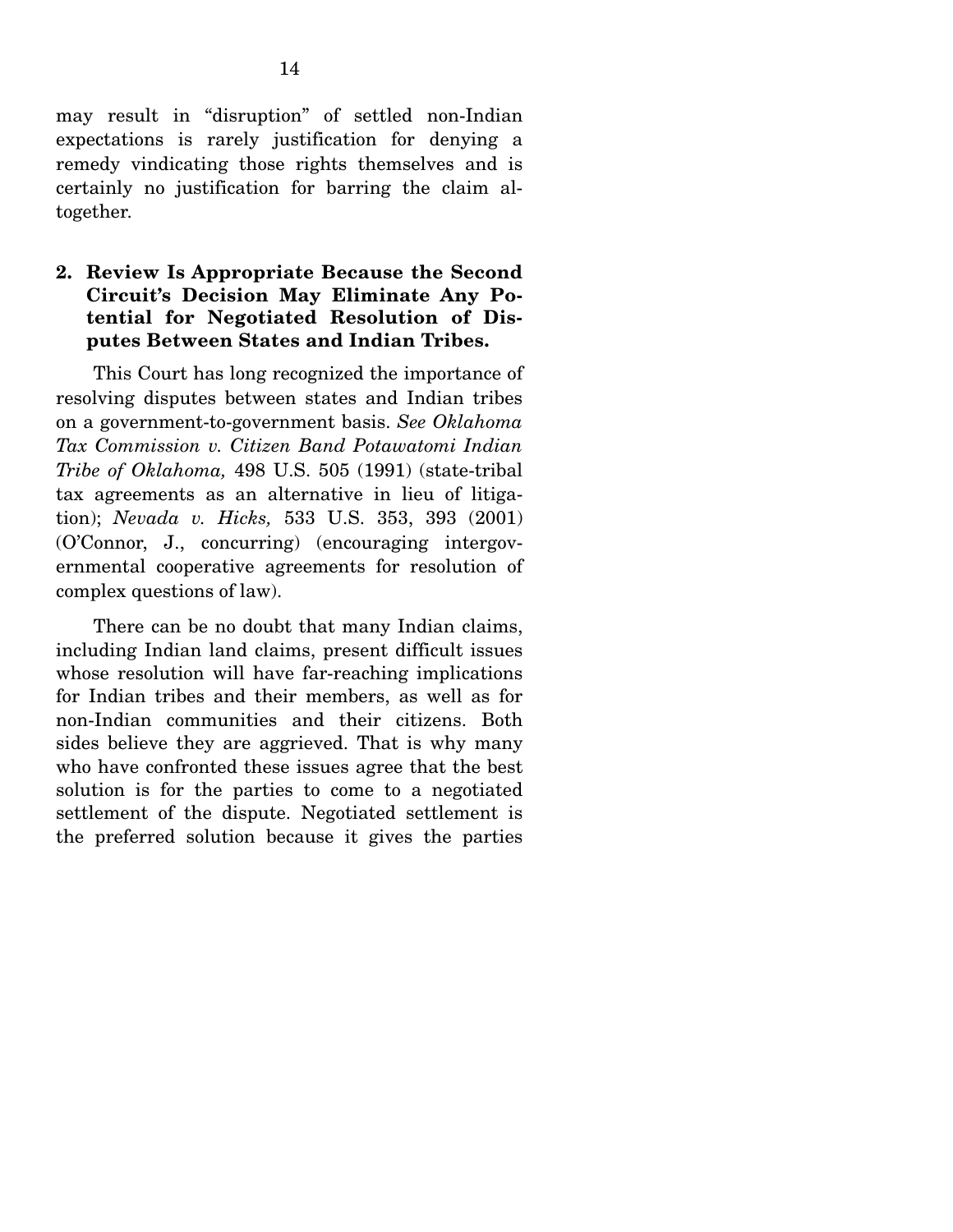an opportunity to work cooperatively to fully address the myriad of issues that inevitably flow from these disputes – jurisdiction, boundaries, land ownership, and adequate compensation.

 Other states, faced with illegal land transactions such as those at issue here, have almost uniformly sought to resolve those claims by settlement. Moreover, Congress has consistently encouraged and endorsed negotiated settlement of Indian claims. For example, when considering the extension of the statute of limitations for Indian claims under 28 U.S.C. § 2415, Congress recognized and encouraged the ongoing efforts of the parties to resolve their disputes through negotiated settlements. *See* 123 Cong. Rec. 22,166 (1977) (statement of Rep. Emery) ("Indian claim extension is critical to the careful and equitable resolution of the problem."); 126 Cong. Rec. 3288 (1980) (statement of Rep. Cohen) ("[Maine] would like to see an extension of the statute of limitations in order to allow the parties to continue to try to work out a settlement. . . ."); S. Rep. No. 96-569, at 9 (1980) (statement of Forrest Gerard, Asst. Secretary for Indian Affairs, Dept. of the Interior) ("We have been attempting to achieve negotiated settlements in a number of these claims. . . ."); H.R. Rep. No. 96-807, at 9 (1980), *reprinted in* 1980 U.S.C.C.A.N. 206, 213 ("We believe, in view of the serious nature of this situation, that we must negotiate fair and honorable compromises for presentation to the Congress and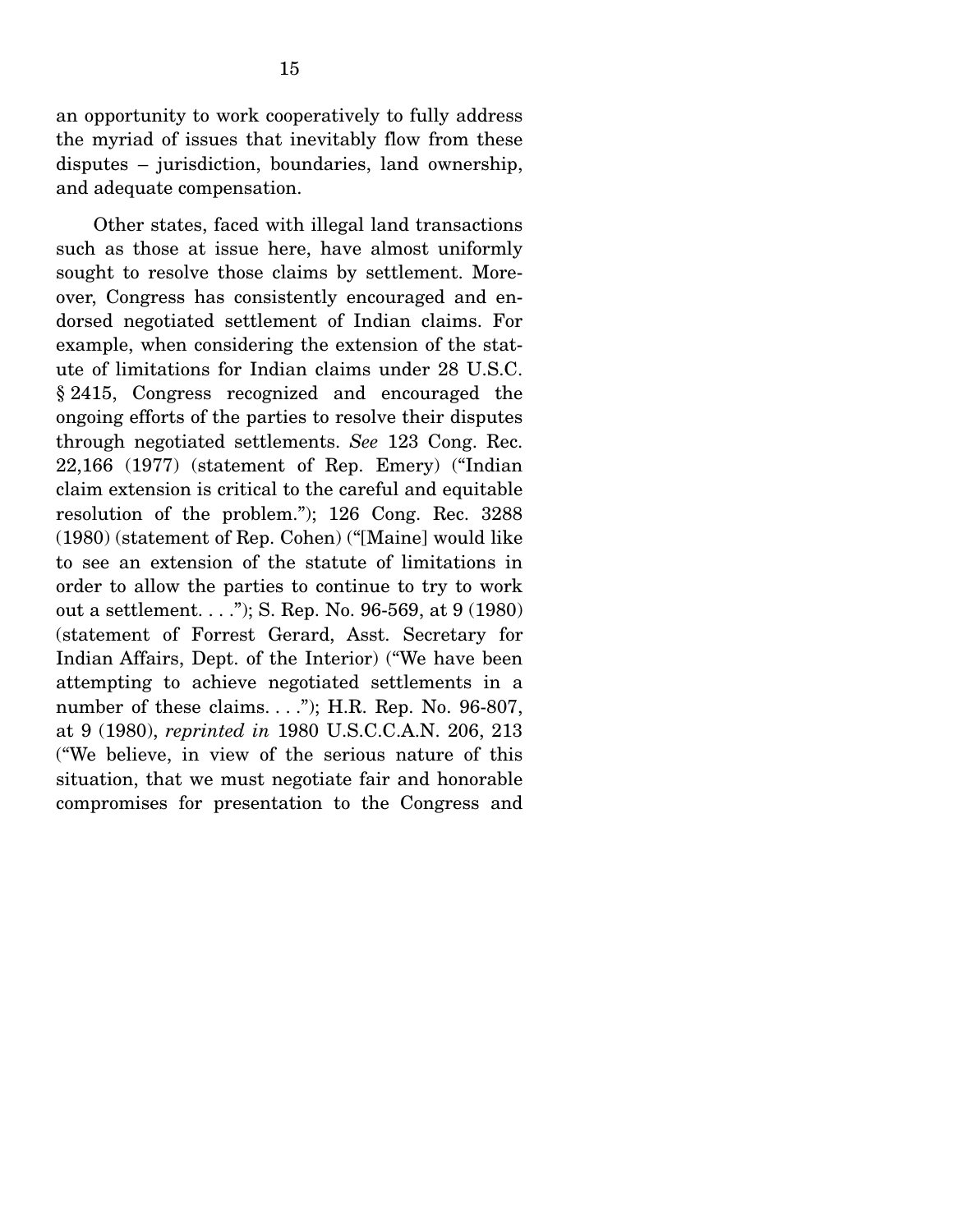that, in the absence of such compromises, we must be prepared to recommend appropriate legislative solutions.")

 Congress has also enacted numerous laws to implement negotiated land-claim settlements between Indian tribes and states, from Maine to California. *See* Rhode Island Indian Claims Settlement Act, 25 U.S.C. §§ 1701-1716; Maine Indian Claims Settlement Act, 25 U.S.C. §§ 1721-1735; Florida Indian Land Claims Settlement Acts, 25 U.S.C. §§ 1741- 1750e and 1772-1772g; Connecticut Indian Land Claims Settlement Act, 25 U.S.C. §§ 1751-1760; Massachusetts Indian Land Claims Settlement Act, 25 U.S.C. §§ 1771-1771i; Washington Indian Land Claims Settlement Act, 25 U.S.C. §§ 1773-1773j; Mohegan Nation Land Claims Settlement Act, 25 U.S.C. §§ 1775-1775h; Santo Domingo Pueblo Land Claims Settlement Act, 25 U.S.C. §§ 1777-1777e; Torres-Martinez Desert Cahuilla Indians Claims Settlement Act, 25 U.S.C. §§ 1778-1778h; Catawba Indian Tribe of South Carolina Settlement Act, 25 U.S.C. §§ 941-941n. Negotiated resolution has worked everywhere but New York. *See Oneida Indian Nation v. New York,* 691 F.2d 1070, 1083 (2d Cir. 1982): "[E]very major Indian land claim to date has been settled with the United States and states, not private parties, providing the settlement funds."

 In short, the tribes' right to sue has resulted in negotiated settlements that have done justice, or at least come closer to doing justice, for all concerned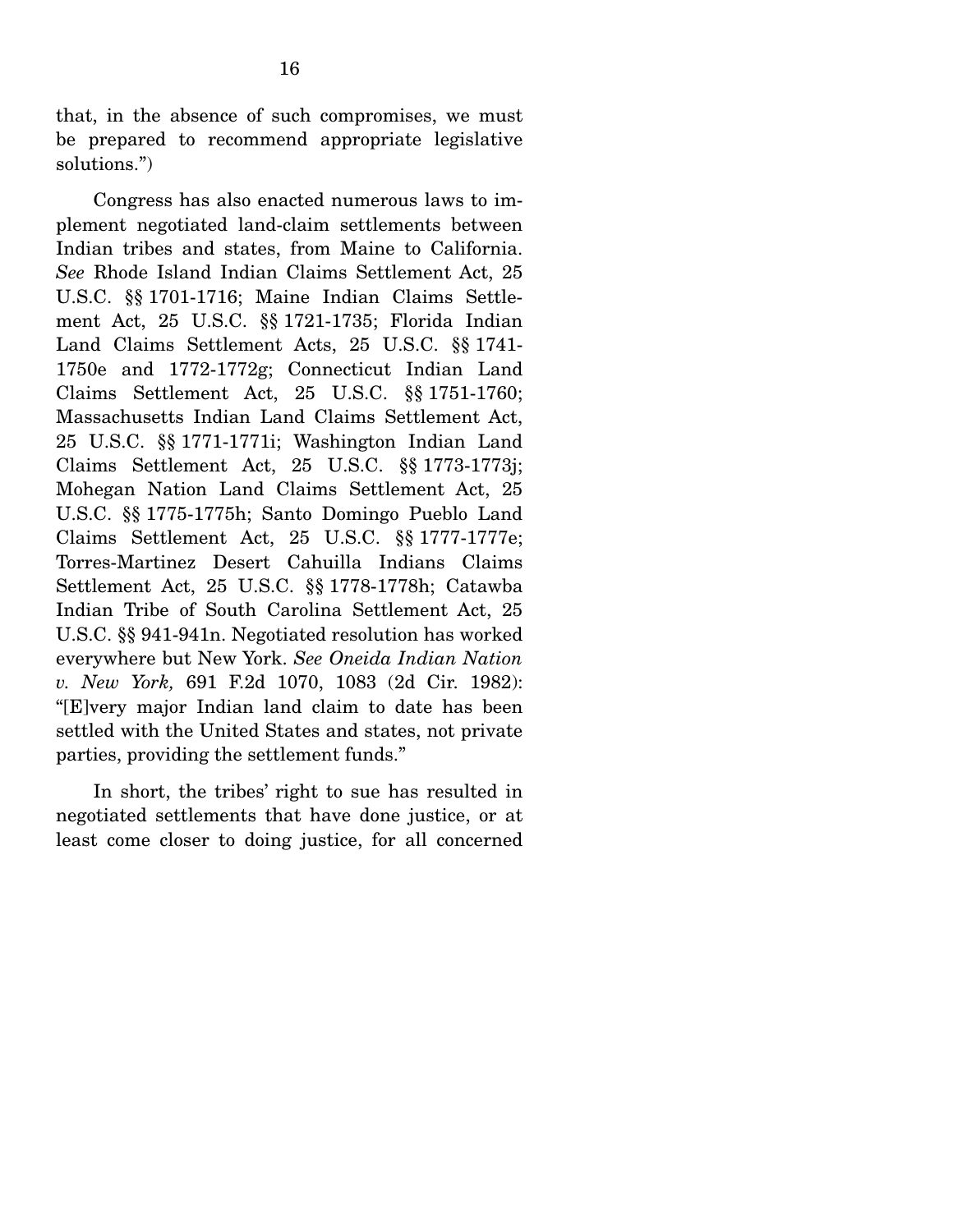parties. The Second Circuit's decision threatens to disrupt this mechanism for accommodating all relevant interests, rewarding New York's intransigence, and leaving the tribes with nothing – not a remedy or even a justiciable claim for the plain violations of the Non-Intercourse Act at issue here. Nothing in this Court's decisions, in congressional statutes, or in any sensible articulation of federal Indian policy permits that result.

#### **CONCLUSION**

 $\overbrace{\hspace{2.5cm}}$   $\overbrace{\hspace{2.5cm}}$ 

 This Court, not a sharply divided panel of the Second Circuit, should finally decide if the Indian land claims it has considered in three separate cases over the past thirty years are no longer viable claims. The Second Circuit erred in interpreting this Court's decision in *Sherrill* as an instruction to foreclose all relief – even monetary relief – for Indian land claims based on the fact that they are, at bottom, disruptive, and as disruptive claims, subject to the equitable doctrine of laches. The prospect of disrupting the *status quo* has never been a basis for leaving an Indian tribe with absolutely no remedy for the vindication of its treaty-secured rights. This Court has recognized that monetary relief can and should be available when the alternative remedy is disruptive. Based on the foregoing, this Court should grant